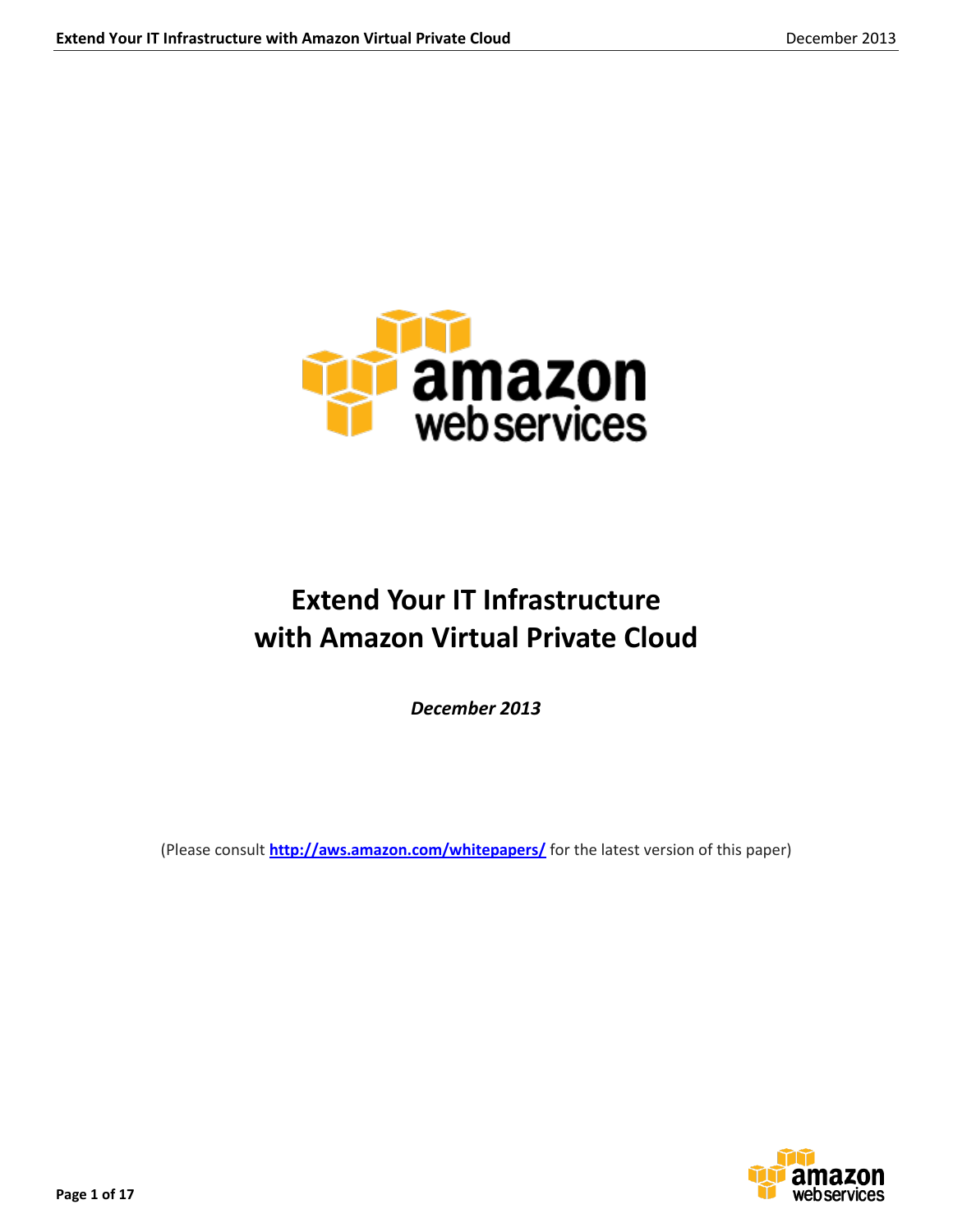## **Table of Contents**

| $\label{eq:1} \mbox{Introduction} \,\, \ldots \,\, \ldots \,\, \ldots \,\, \ldots \,\, \ldots \,\, \ldots \,\, \ldots \,\, \ldots \,\, \ldots \,\, \ldots \,\, \ldots \,\, \ldots \,\, \ldots \,\, \ldots \,\, \ldots \,\, \ldots \,\, \ldots \,\, \ldots \,\, \ldots \,\, \ldots \,\, \ldots \,\, \ldots \,\, \ldots \,\, \ldots \,\, \ldots \,\, \ldots \,\, \ldots \,\, \ldots \,\, \ldots \,\, \ldots \,\, \ldots \,\, \ldots \,\, \ldots \,\, \ldots \,\,$ |  |
|-----------------------------------------------------------------------------------------------------------------------------------------------------------------------------------------------------------------------------------------------------------------------------------------------------------------------------------------------------------------------------------------------------------------------------------------------------------------|--|
|                                                                                                                                                                                                                                                                                                                                                                                                                                                                 |  |
|                                                                                                                                                                                                                                                                                                                                                                                                                                                                 |  |
|                                                                                                                                                                                                                                                                                                                                                                                                                                                                 |  |
|                                                                                                                                                                                                                                                                                                                                                                                                                                                                 |  |
|                                                                                                                                                                                                                                                                                                                                                                                                                                                                 |  |
|                                                                                                                                                                                                                                                                                                                                                                                                                                                                 |  |
|                                                                                                                                                                                                                                                                                                                                                                                                                                                                 |  |
|                                                                                                                                                                                                                                                                                                                                                                                                                                                                 |  |
|                                                                                                                                                                                                                                                                                                                                                                                                                                                                 |  |
|                                                                                                                                                                                                                                                                                                                                                                                                                                                                 |  |
|                                                                                                                                                                                                                                                                                                                                                                                                                                                                 |  |
|                                                                                                                                                                                                                                                                                                                                                                                                                                                                 |  |
|                                                                                                                                                                                                                                                                                                                                                                                                                                                                 |  |
|                                                                                                                                                                                                                                                                                                                                                                                                                                                                 |  |
|                                                                                                                                                                                                                                                                                                                                                                                                                                                                 |  |
|                                                                                                                                                                                                                                                                                                                                                                                                                                                                 |  |
|                                                                                                                                                                                                                                                                                                                                                                                                                                                                 |  |

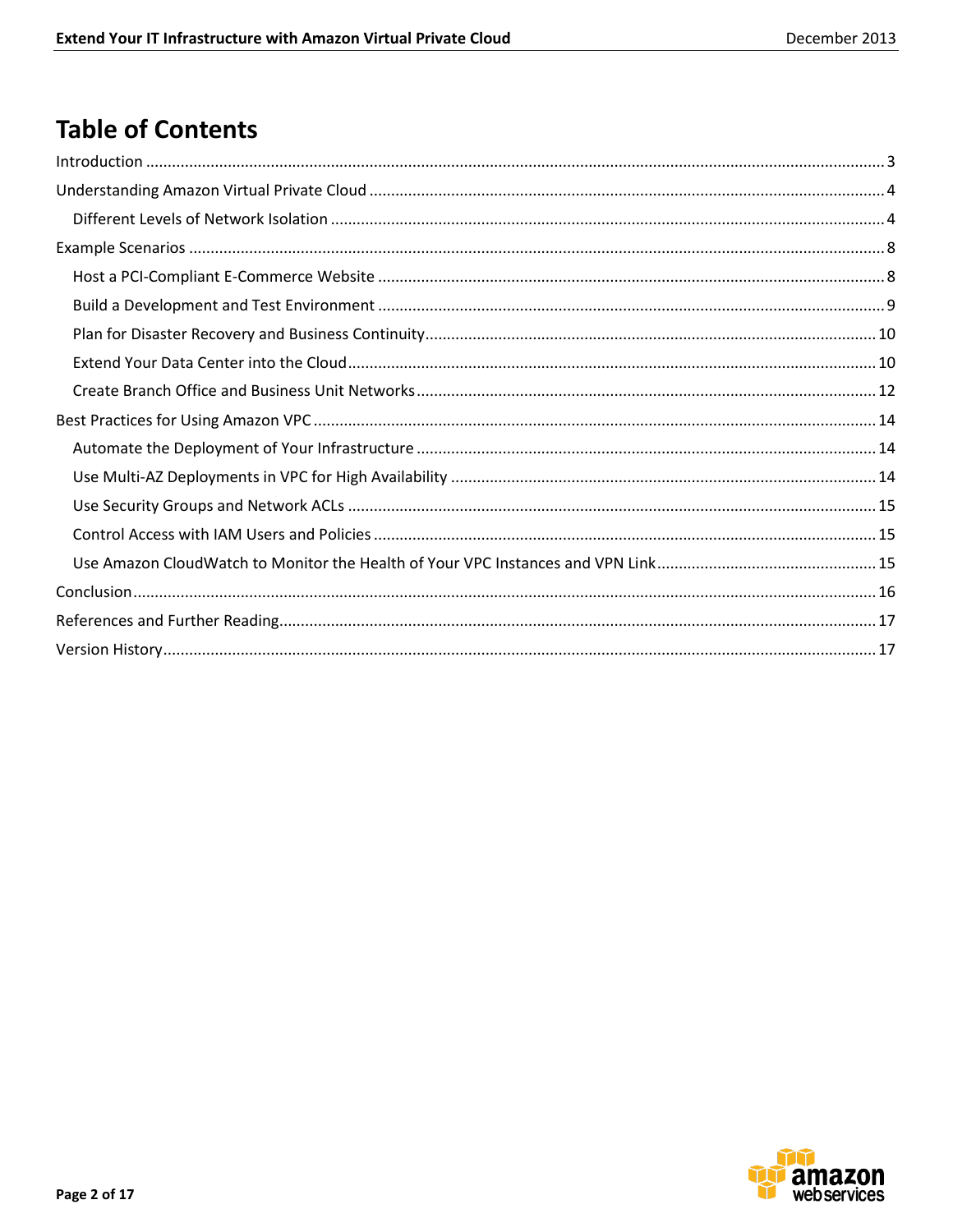## <span id="page-2-0"></span>**Introduction**

With Amazon Virtual Private Cloud (Amazon VPC), you can provision a private, isolated section of the Amazon Web Services (AWS) cloud where you can launch AWS resources in a virtual network that you define. With Amazon VPC, you can define a virtual network topology that closely resembles a traditional network that you might operate in your own data center. You have complete control over your virtual networking environment, including selection of your own IP address range, creation of subnets, and configuration of route tables and network gateways. For example, with VPC you can:

- Expand the capacity of existing on-premises infrastructure.
- Launch a backup stack of your environment for disaster recovery purposes.
- Launch a Payment Card Industry Data Security Standard (PCI DSS) compliant website that accepts secure payments.
- Launch isolated development and testing environments.
- Serve virtual desktop applications within your corporate network.

In a traditional approach to these use cases, you would need a lot of upfront investment to build your own data center, provision the required hardware, acquire the necessary security certifications, hire system administrators, and keep everything running. With VPC on AWS, you have little upfront investment, and you can scale your infrastructure in or out as necessary. You get all the benefits of a secure environment at no extra cost; AWS security controls, certifications, accreditations, and features meet the security criteria set out by some of the most discerning and security-conscious customers in large enterprise as well as governmental agencies. For a full list of certifications and accreditations, go to the [AWS Compliance Center.](http://aws.amazon.com/compliance/)

This paper highlights common use cases and best practices for Amazon VPC and related services.

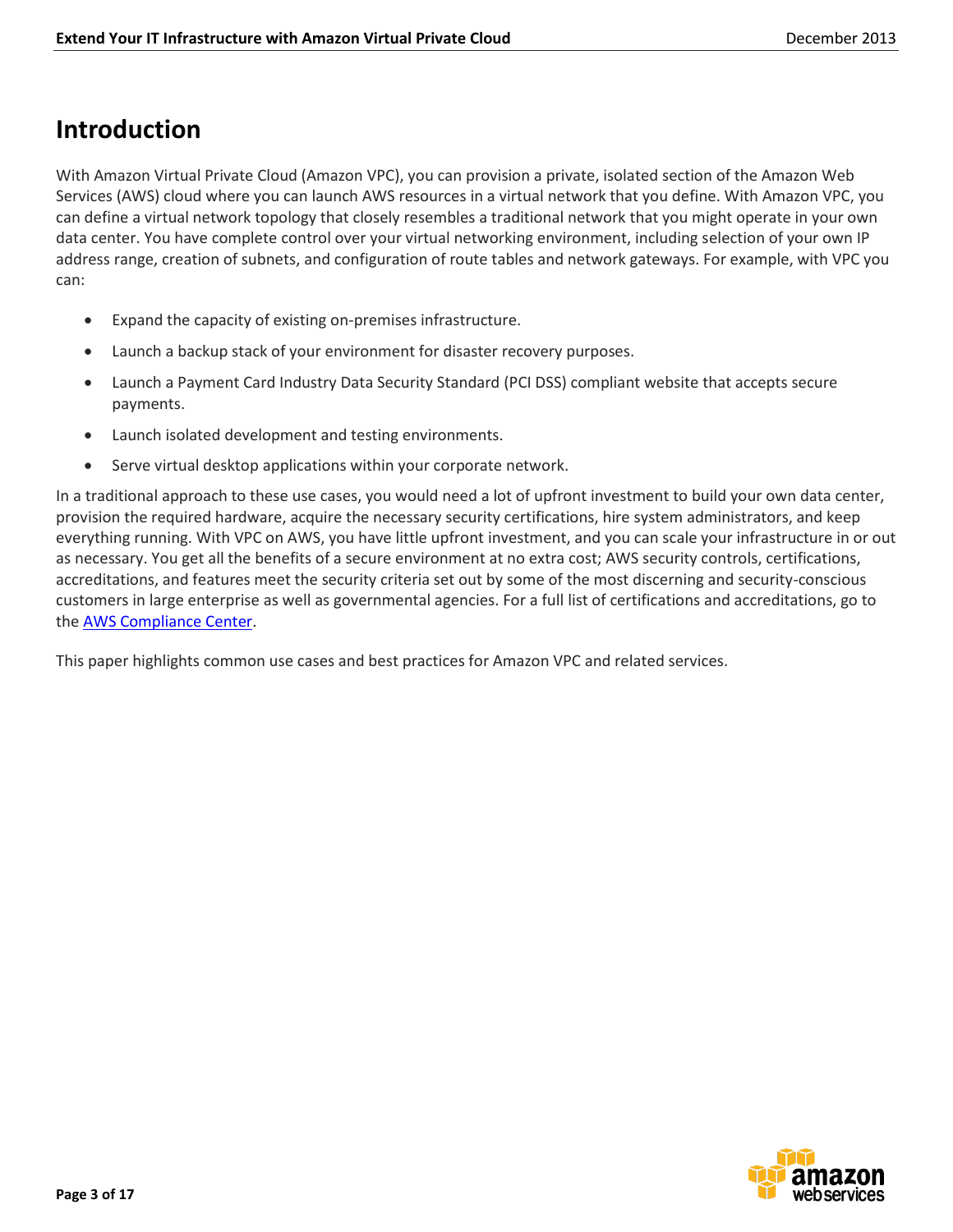## <span id="page-3-0"></span>**Understanding Amazon Virtual Private Cloud**

Amazon VPC is a secure, private, and isolated section of the AWS cloud where you can launch AWS resources in a virtual network topology that you define. When you create a VPC, you provide the set of private IP addresses that you want instances in your VPC to use. You specify this set of addresses in the form of a [Classless Inter-Domain Routing \(CIDR\)](http://en.wikipedia.org/wiki/Classless_Inter-Domain_Routing) block, for example 10.0.0.0/16. You can assign block sizes of between /28 (16 IP addresses) and /16 (65,536 IP addresses).

In Amazon VPC, each Amazon Elastic Compute Cloud (Amazon EC2) instance has a default network interface that is assigned a primary private IP address on your Amazon VPC network. You can create and attach additional elastic network interfaces (ENI) to any Amazon EC2 instance in your VPC. Each ENI has its own MAC address. It can have multiple private IP addresses, and it can be assigned to a specific security group. The total number of supported ENIs and private IP addresses per instance depends on the [instance type.](http://docs.aws.amazon.com/AWSEC2/latest/UserGuide/instance-types.html) The ENIs can be created in different subnets within the same Availability Zone and attached to a single instance to build, for example, a low-cost management network or network and security appliances. The secondary ENIs and private IP addresses can be moved within the same subnet to other instances for low-cost, high-availability solutions. To each private IP address, you can associate a public elastic IP address (EIP) to make the instance reachable from the Internet. You can also configure your Amazon EC2 instance to be assigned a public IP address at launch. Public IP addresses are assigned to your instances from Amazon's pool of public IP addresses; they are not associated with your account. With support for multiple IPs and EIPs, you can, among other things, use multiple SSL certificates on a single server and associate each certificate with a specific IP address.

There are some default limits on the number of components you can deploy in your VPC, as documented in [Amazon VPC](http://docs.aws.amazon.com/AmazonVPC/latest/UserGuide/VPC_Appendix_Limits.html)  [Limits.](http://docs.aws.amazon.com/AmazonVPC/latest/UserGuide/VPC_Appendix_Limits.html) To request an increase in any of these limits, fill out the [Amazon VPC Limits form.](http://aws.amazon.com/contact-us/vpc-request/)

### <span id="page-3-1"></span>**Different Levels of Network Isolation**

You can set up your VPC subnets as *public*, *private*, or *VPN-only.* In order to set up a public subnet, you have to configure its routing table so that traffic from that subnet to the Internet is routed through an Internet gateway associated with the VPC, as shown in Figure 1. By assigning EIP addresses to instances in that subnet, you can make them reachable from the Internet as well. It is a best practice to restrict both ingress and egress traffic for these instances by leveraging statefu[l security group](http://docs.aws.amazon.com/AmazonVPC/latest/UserGuide/VPC_SecurityGroups.html) rules for your instances. Stateless network filtering can also be applied for each subnet by setting up [network access control lists \(ACLs\)](http://docs.aws.amazon.com/AmazonVPC/latest/UserGuide/VPC_ACLs.html) for the subnet.

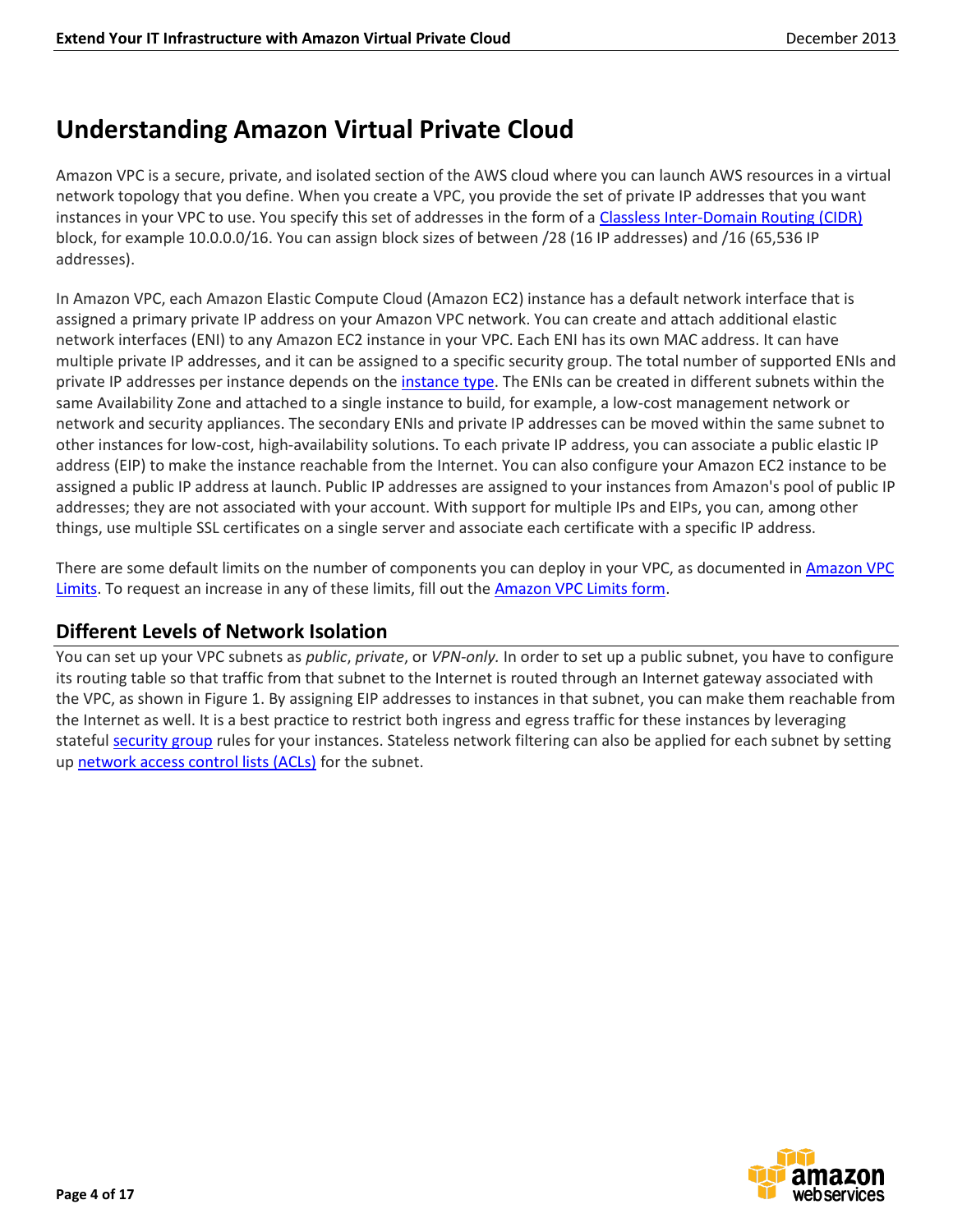

**Figure 1: Example of a VPC with a public subnet only**

For private subnets, traffic to the Internet can be routed through a special [network address translation \(NAT\) instance](http://docs.aws.amazon.com/AmazonVPC/latest/UserGuide/VPC_NAT_Instance.html) with a public EIP, which resides in a public subnet. This configuration allows your resources in the private subnet to connect outbound traffic to the Internet without allocating EIPs or accepting direct inbound connections. AWS provides a preconfigured NAT server image or you can use a custom AMI that supports NAT. Figure 2 shows an example of a VPC with both public and private subnets.



**Figure 2: Example of a VPC with public and private subnets**

By attaching a virtual private gateway to your VPC, you can create a VPN connection between your VPC and your own data center, as shown in [Figure 3.](#page-5-0) The VPN connection uses industry-standard IPsec tunnels (IKEv1-PSK, AES-128, HMAC-SHA-1, PFS) to mutually authenticate each gateway and to protect against eavesdropping or tampering while your data

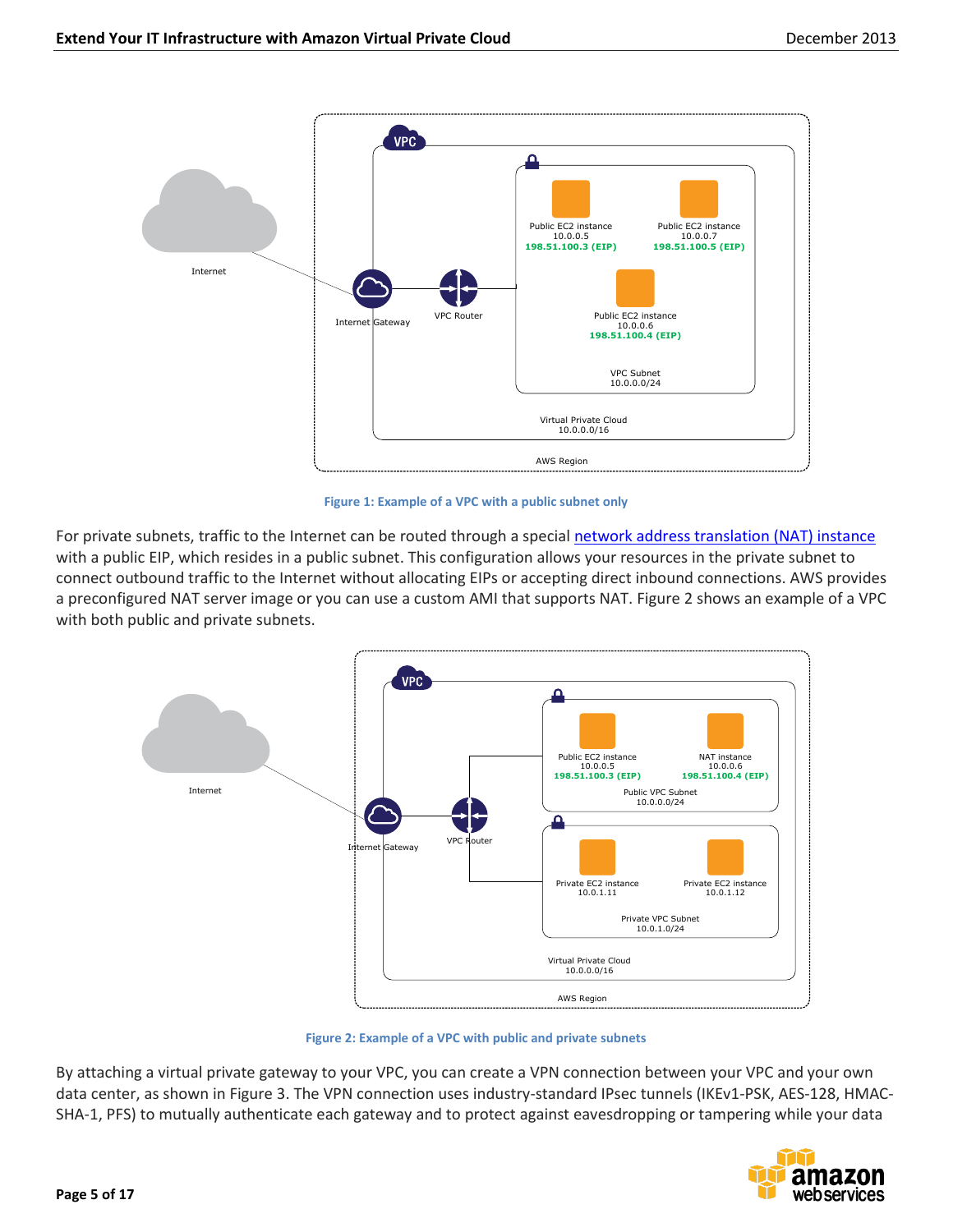is in transit. For redundancy, each VPN connection has two tunnels, with each tunnel using a unique virtual private gateway public IP address.



**Figure 3: Example of a VPC isolated from the Internet and connected through VPN to a corporate data center**

<span id="page-5-0"></span>You have two routing options for setting up a VPN connection: [Border Gateway Protocol \(BGP\)](http://en.wikipedia.org/wiki/Border_Gateway_Protocol) or static routing. For BGP, you need the IP address and the BGP autonomous system number (ASN) of the customer gateway before attaching it to a VPC. Once you have provided this information, you can download a configuration template for a number of different VPN devices and configure both VPN tunnels. For devices that do not support BGP, you may set up one or more static routes back to your on-premises network by providing the corresponding CIDR ranges when you configure your VPN connection. You then configure static routes on your VPN customer gateway and on other internal network devices to route traffic to your VPC via the IPsec tunnel.

If you choose to have only a virtual private gateway with a connection to your on-premises network, you can route your Internet-bound traffic over the VPN and control all egress traffic with your existing security policies and network controls.

You can also use AWS Direct Connect to establish a private logical connection from your on-premises network directly to your Amazon VPC. AWS Direct Connect provides a private, high-bandwidth network connection between your network and your VPC. You can use multiple logical connections to establish private connectivity to multiple VPCs while maintaining network isolation.

With AWS Direct Connect, you can establish 1 Gbps or 10 Gbps dedicated network connections between AWS and any of the [AWS Direct Connect locations.](http://aws.amazon.com/directconnect/#details) A dedicated connection can be partitioned into multiple logical connections by using industry standard 802.1Q VLANs. In this way, you can use the same connection to access public resources, such as objects stored in Amazon Simple Storage Service (Amazon S3) that use public IP address space, and private resources, such as Amazon EC2 instances that are running within a VPC using private IP space—all while maintaining network separation between the public and private environments. You can choose a partner from the [AWS Partner Network](http://aws.amazon.com/directconnect/partners/)  [\(APN\)](http://aws.amazon.com/directconnect/partners/) to integrate the AWS Direct Connect endpoint in an AWS Direct Connect location with your remote networks. [Figure 4](#page-6-0) shows a typical AWS Direct Connect setup.

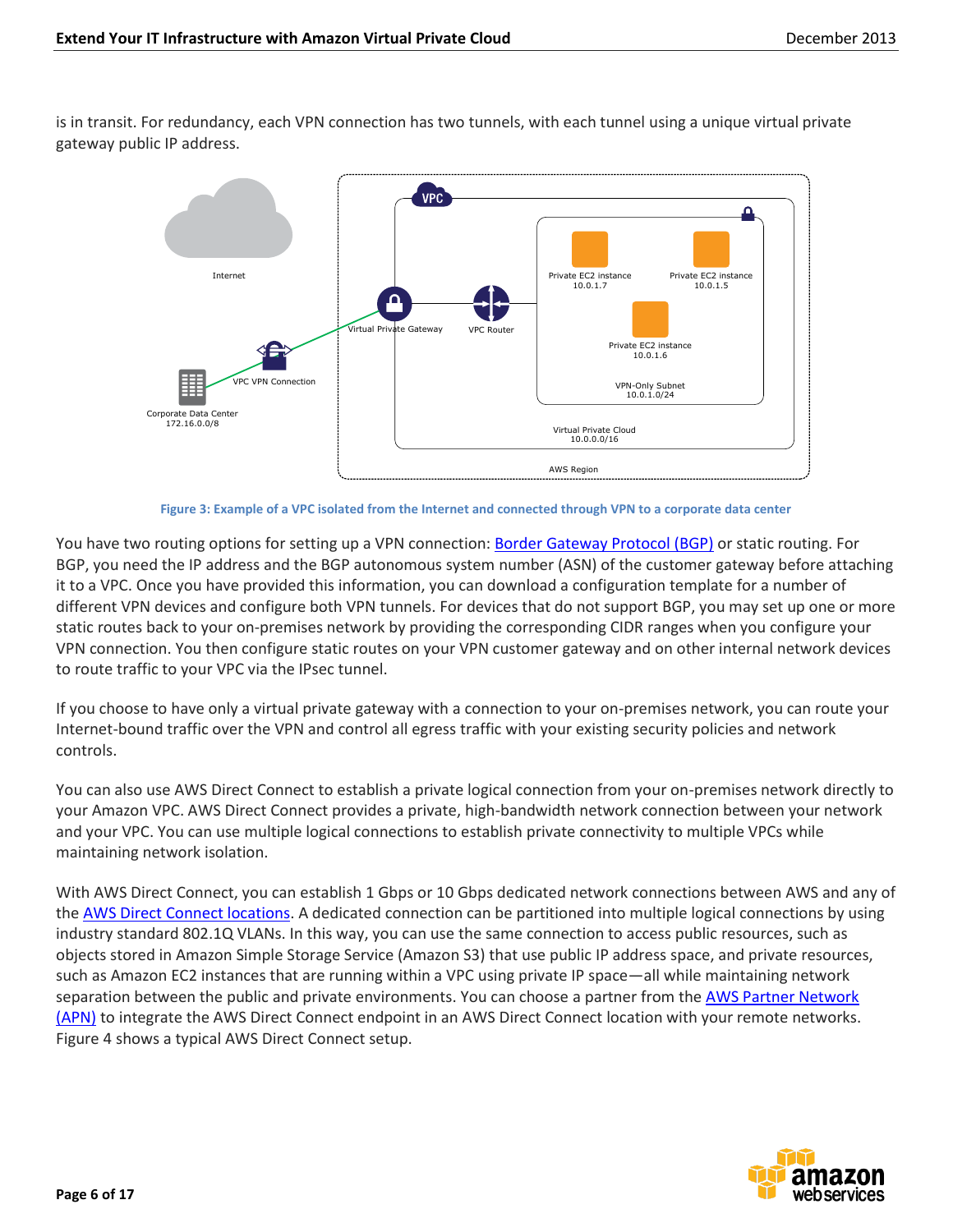

#### **Figure 4: Example of using VPC and AWS Direct Connect with a customer remote network**

<span id="page-6-0"></span>Finally, you may combine all these different options in any combination that make the most sense for your business and security policies. For example, you could attach a VPC to your existing data center with a virtual private gateway and set up an additional public subnet to connect to other AWS services that do not run within the VPC, such as Amazon S3, Amazon Simple Queue Service (Amazon SQS) or Amazon Simple Notification Service (Amazon SNS). In this situation, you could also leverage IAM [Roles for Amazon EC2](http://docs.aws.amazon.com/AWSEC2/latest/UserGuide/iam-roles-for-amazon-ec2.html) for accessing these services and configure IAM policies to only allow access from the elastic IP address of the NAT server.

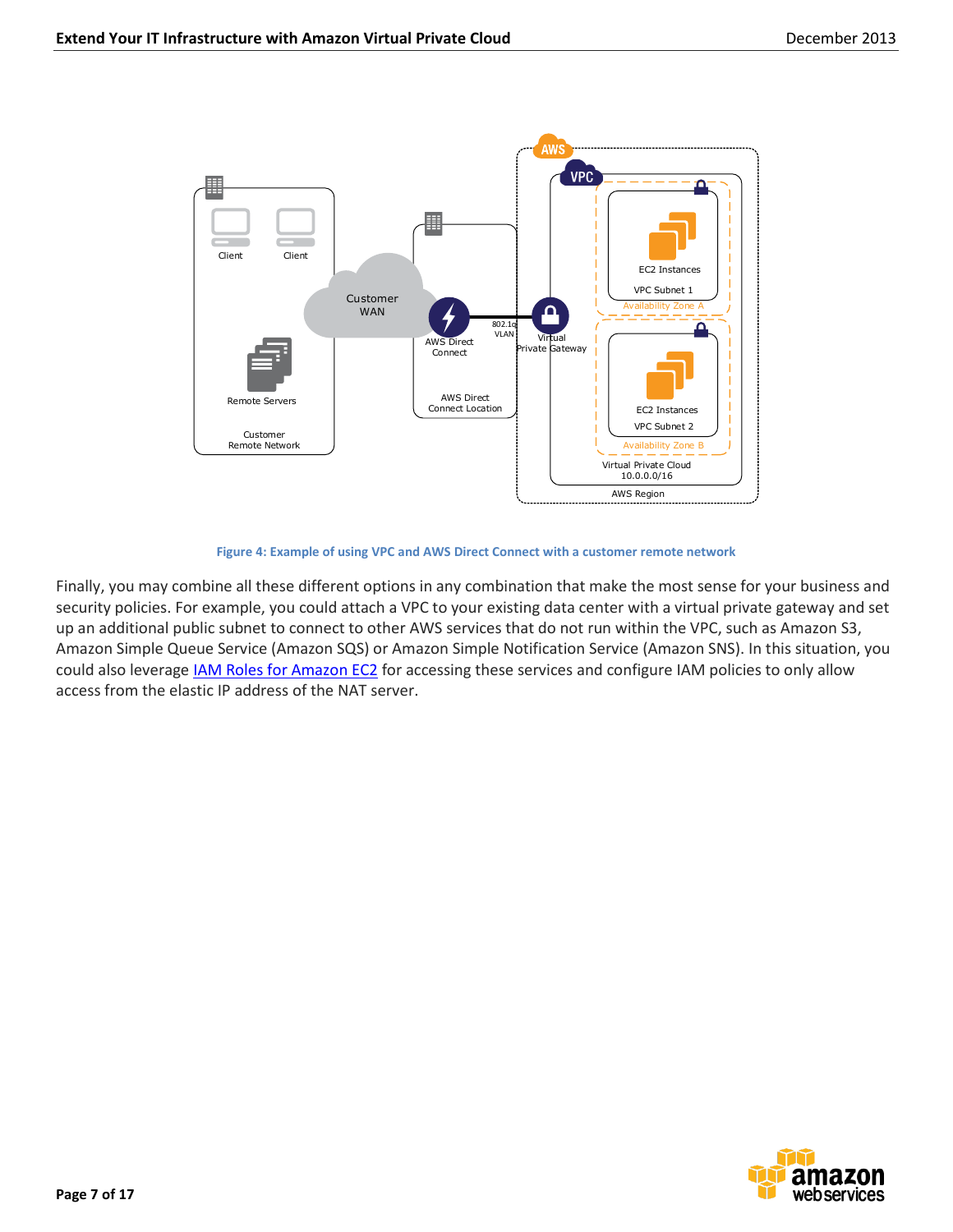### <span id="page-7-0"></span>**Example Scenarios**

Because of the inherent flexibility of Amazon VPC, you can design a virtual network topology that meets your business and IT security requirements for a variety of different use cases. To understand the true potential of Amazon VPC, let's take a few of the most common use cases:

- Host a PCI-compliant e-commerce website
- Build a development and test environment
- Plan for disaster recovery and business continuity
- Extend your data center into the cloud
- Create branch office and business unit networks

### <span id="page-7-1"></span>**Host a PCI-Compliant E-Commerce Website**

E-commerce websites often handle sensitive data, such as credit card information, user profiles, and purchase history. As such, they require a Payment Card Industry Data Security Standard (PCI DSS) compliant infrastructure in order to protect sensitive customer data.

Because AWS is accredited as a Level 1 service provider under PCI DSS, you can run your application on PCI-compliant technology infrastructure for storing, processing, and transmitting credit card information in the cloud. As a merchant, you still have to manage your own PCI certification, but by using an accredited infrastructure service provider, you don't need to put additional effort into PCI compliance at the infrastructure level. For more information about PCI compliance, go to the [AWS Compliance Center.](http://aws.amazon.com/compliance/)

For example, you can create a VPC to host the customer database and manage the checkout process of your e-commerce website. To offer high availability, you set up private subnets in each Availability Zone within the same region and then deploy your customer and order management databases in each Availability Zone. Your checkout servers will be in an Auto Scaling group over several private subnets in different Availability Zones. Those servers will be behind an elastic load balancer that spans public subnets across all used Availability Zones. By combining VPC, subnets, network ACLs, and security groups, you have fine-grained control over access to your AWS infrastructure. You'll be prepared for the main challenges—scalability, security, elasticity, and availability—for the most sensitive part of e-commerce websites. Figure 5 shows an example of a checkout architecture.

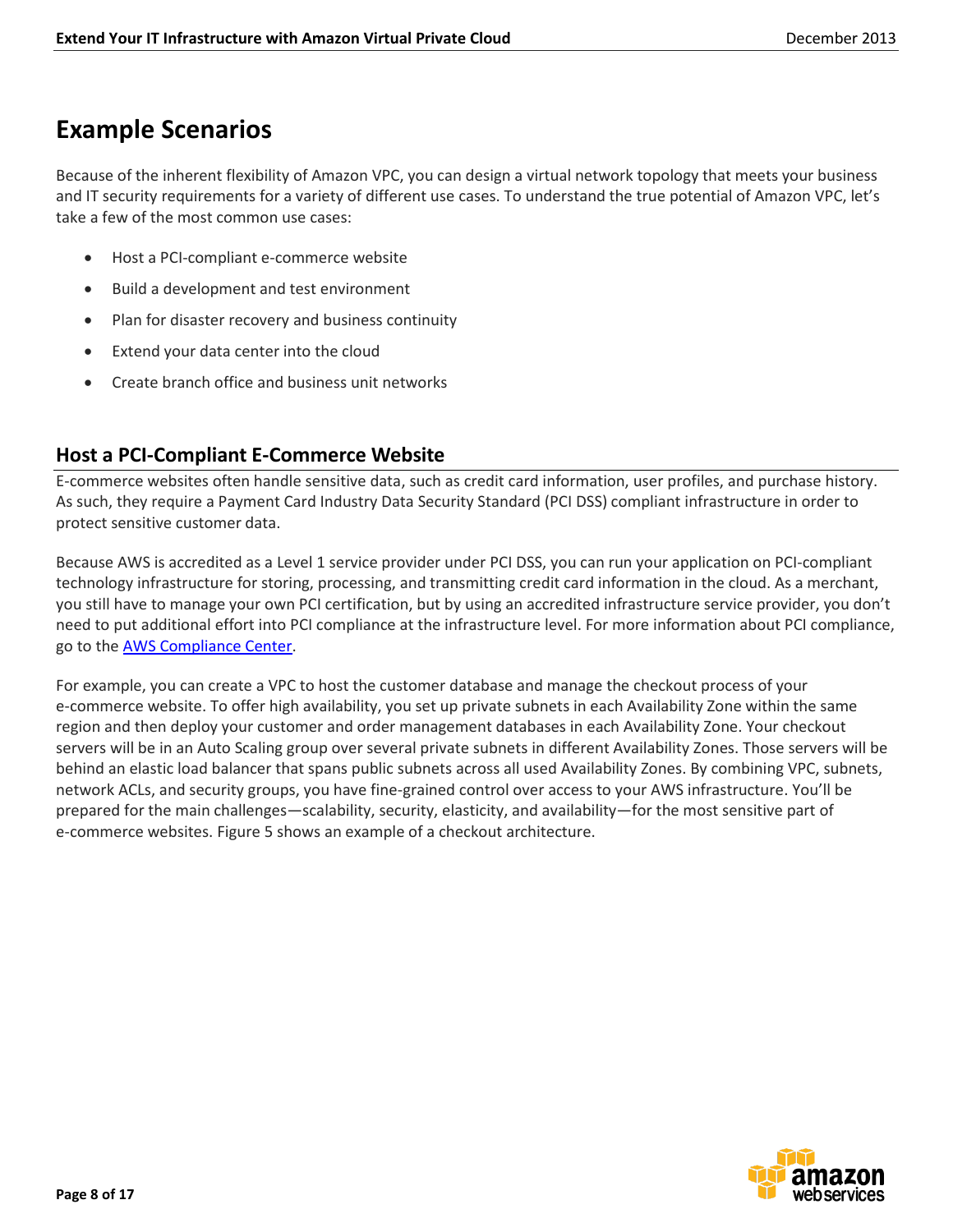

#### **Figure 5: Example of a checkout architecture**

#### <span id="page-8-0"></span>**Build a Development and Test Environment**

Software environments are in constant flux, with new versions, features, patches, and updates. Software changes must often be deployed rapidly, with little time to carry out regression testing. Your ideal test environment would be an exact replica of your production environment where you would apply your updates and then test them against a typical workload. When the update or new version passes all tests, you can roll it into production with greater confidence.

To build such a test environment in-house, you would have to provision a lot of hardware that would go unused most of the time. Sometimes this unused hardware is subsequently repurposed, leaving you without your test environment when you need it. Amazon VPC can help you build an economical and functional test environment that simulates your live production environment that can be launched when you need it, and shut down when you're finished testing. You don't have to buy expensive hardware; you are more flexible and agile when your environment changes; your test environment can transparently interact within your on-premises network by using LDAP, messaging, and monitoring; and you pay AWS only for what you actually use. This process can even be fully automated and integrated into your software development process. Figure 6 shows an example of a development and test environment.

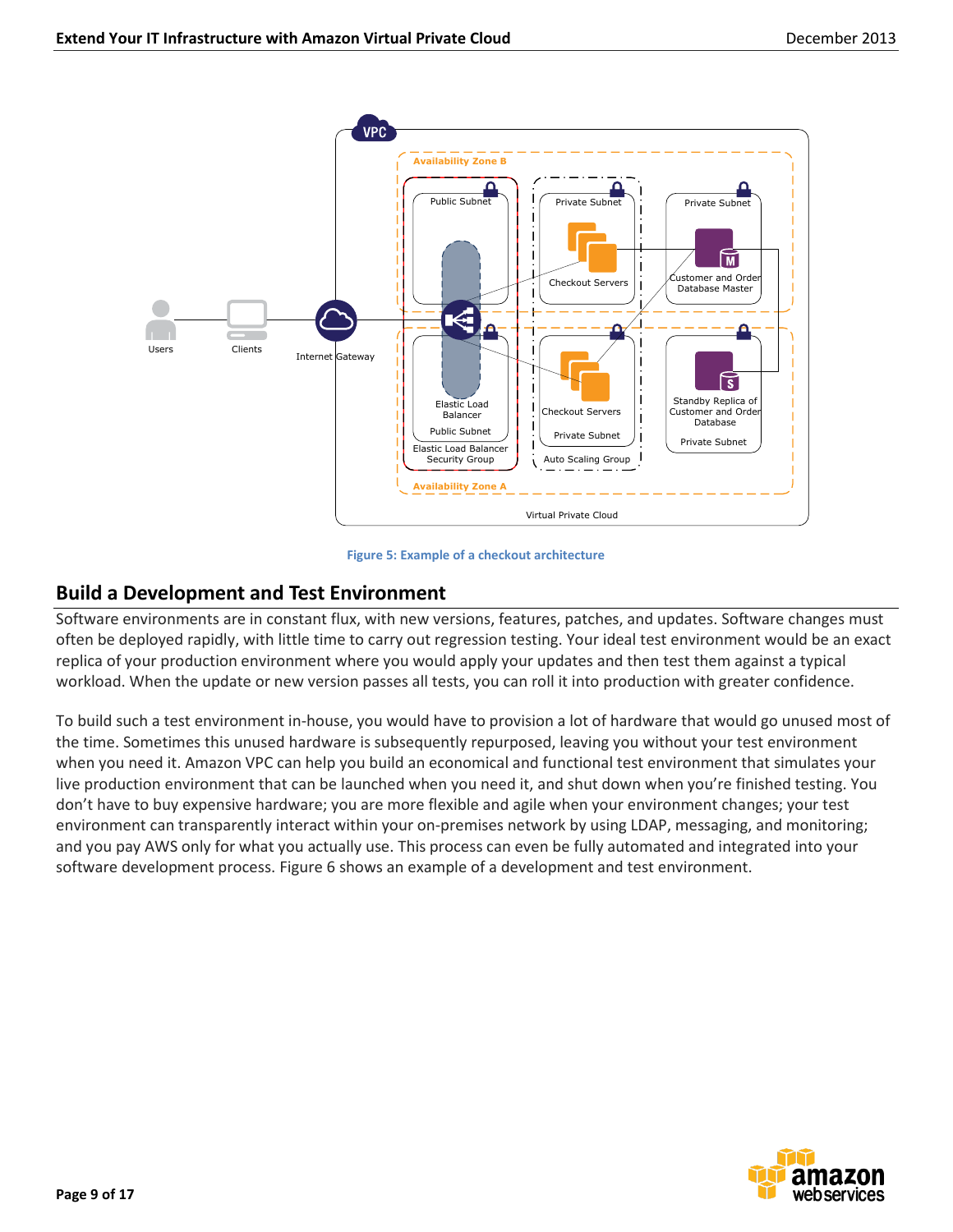

**Figure 6: Example of a development and test environment**

The same logic applies to experimental applications. When you are evaluating a new software package that you want to keep isolated from your production environment, you can install it on a few Amazon EC2 instances inside your test environment within a VPC and then give access to a selected set of internal users. If all goes well, you can transition these images into production and terminate unneeded resources.

### <span id="page-9-0"></span>**Plan for Disaster Recovery and Business Continuity**

The consequences of a disaster affecting your data center can be devastating for your business if you are not prepared for such an event. It is worth spending time devising a strategy to minimize the impact on your operations when these events happen. Traditional approaches to disaster recovery usually require labor-intensive backups and expensive standby equipment. Instead, consider including Amazon VPC in your disaster recovery plan. The elastic, dynamic nature of AWS is ideal for disaster scenarios where there are sudden spikes in resource requirements.

Start by identifying the IT assets that are most critical to your business. As in the test environment described earlier in this paper, you can automate the replication of your production environment to duplicate the functionality of your critical assets. Using automated processes, you can back up your production data to Amazon Elastic Block Store (Amazon EBS) volumes or Amazon S3 buckets. You can write declarative AWS CloudFormation templates to describe your VPC infrastructure stack, which you can launch automatically in any AWS region or Availability Zone.

In the event of a disaster, you can quickly launch a replication of your environment in the VPC and then direct your business traffic to those servers. If a disaster involves only the loss of data from your in-house servers, you can recover it from the Amazon EBS data volumes that you've been using as backup storage.

For more information, read [Using Amazon Web Services for Disaster Recovery,](http://media.amazonwebservices.com/AWS_Disaster_Recovery.pdf) which is available at the AWS [Architecture Center.](http://aws.amazon.com/architecture/)

### <span id="page-9-1"></span>**Extend Your Data Center into the Cloud**

If you have invested in building your own data center, you may be facing challenges to keep up with constantly changing capacity requirements. Occasional spikes in demand may exceed your total capacity. If your enterprise is successful,

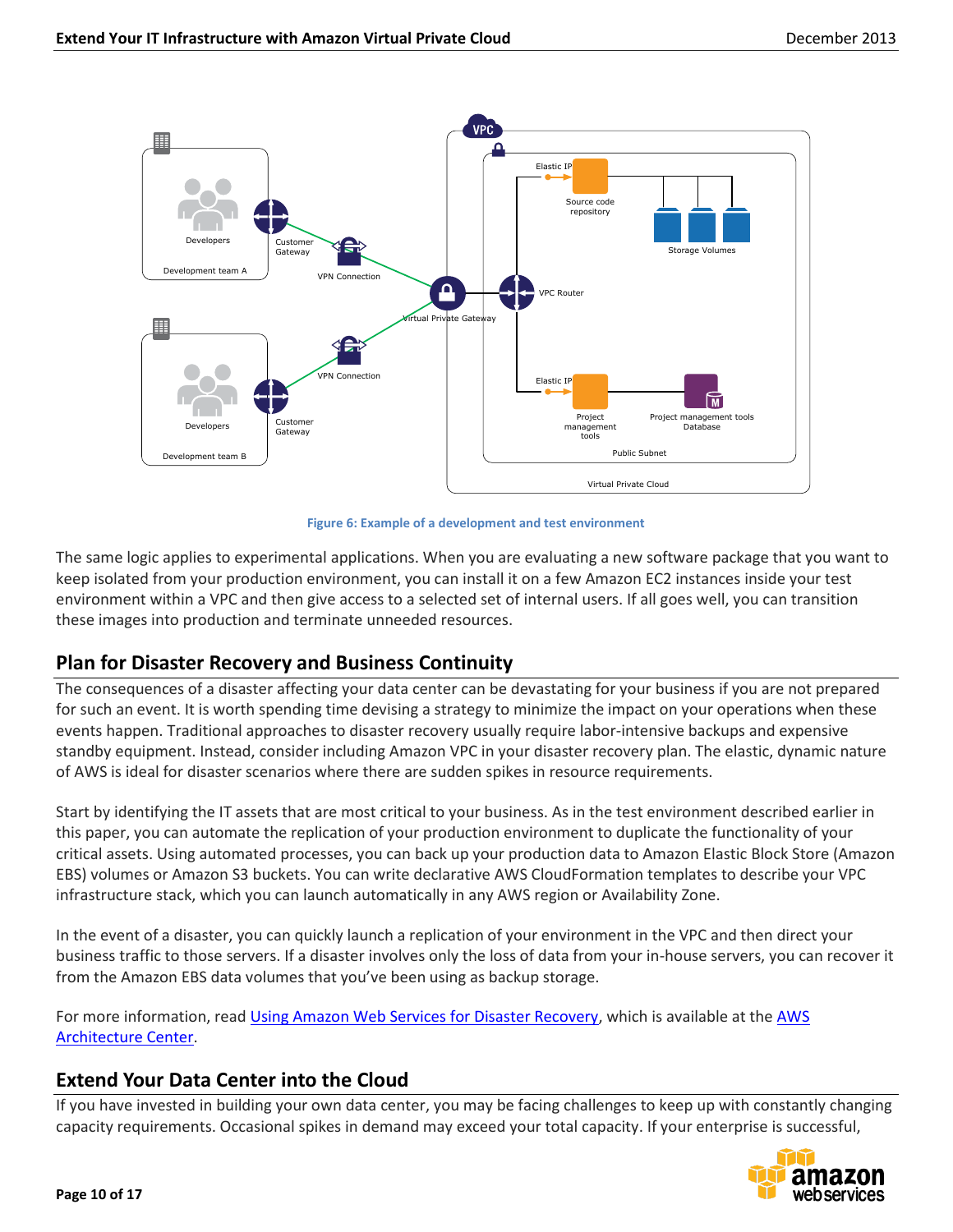even routine operations will eventually reach the capacity limits of your data center, and you'll have to decide how to extend that capacity. Building a new data center is one way, but it is expensive and slow, and the risk of underprovisioning or overprovisioning is high. In both of these cases, Amazon VPC can help you by serving as an extension of your own data center.

Amazon VPC allows you to specify your own IP address range so you can extend your network into AWS in much the same way you would extend an existing network into a new physical data center or branch office. VPN and AWS Direct Connect connectivity options allow these networks to be seamlessly and securely integrated to create a single corporate network capable of supporting your users and applications regardless of where they are physically located. And, just like a physical extension of a data center, IT resources hosted in VPC will be able to leverage existing centralized IT systems, like user authentication, monitoring, logging, change management, or deployment services, without the need to change how users or systems administrators access or manage your applications.

External connectivity from this extended, virtual data center is also completely up to you. You may choose to direct all VPC traffic to traverse your existing network infrastructure to control which existing internal and external networks your Amazon EC2 instances can access. This approach, for example, allows you to leverage all of your existing Internet-based network controls for your entire network. Figure 7 shows an example of a data center that has been extended into AWS.



**Figure 7: Example of a data center extended into AWS that leverages a customer's existing connection to the Internet**

Additionally, you could also choose to leverage AWS Internet pipes when appropriate for a subset of Internet-facing traffic that you want to serve directly from your VPC to your customers, while leveraging a VPN connection to backend resources to provide a seamless end-user experience, as shown in Figure 8.

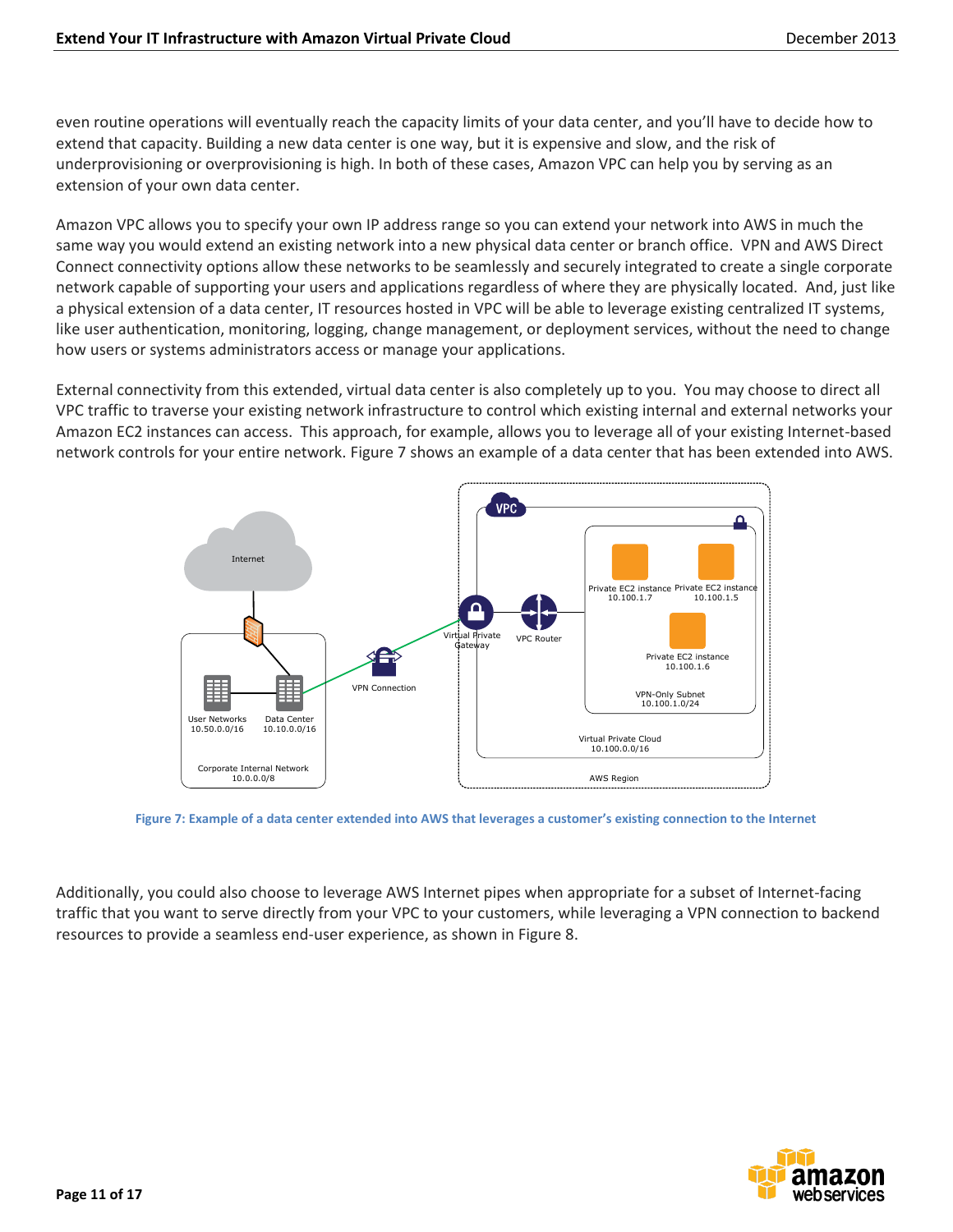

**Figure 8: Example of a data center extended into AWS that leverages multiple connections to the Internet**

### <span id="page-11-0"></span>**Create Branch Office and Business Unit Networks**

If you have branch offices that require separate but interconnected local networks, consider deploying resources inside Amazon VPC, and then assign each office its own subnet. Applications within a VPC subnet can easily communicate with each other, subject to VPC security group rules that you apply. Applications can also communicate across subnets via the virtual router. If you need to limit network communication within or across subnets, you can configure security groups or network ACL rules to define which instances are permitted to communicate with each other. You could also use this same idea to group applications according to business unit functions. Applications specific to particular business units can be installed in separate subnets, one for each unit. Figure 9 shows an example of using VPC and VPN for branch office scenarios.



**Figure 9: Example of using VPC and VPN for branch office scenarios**

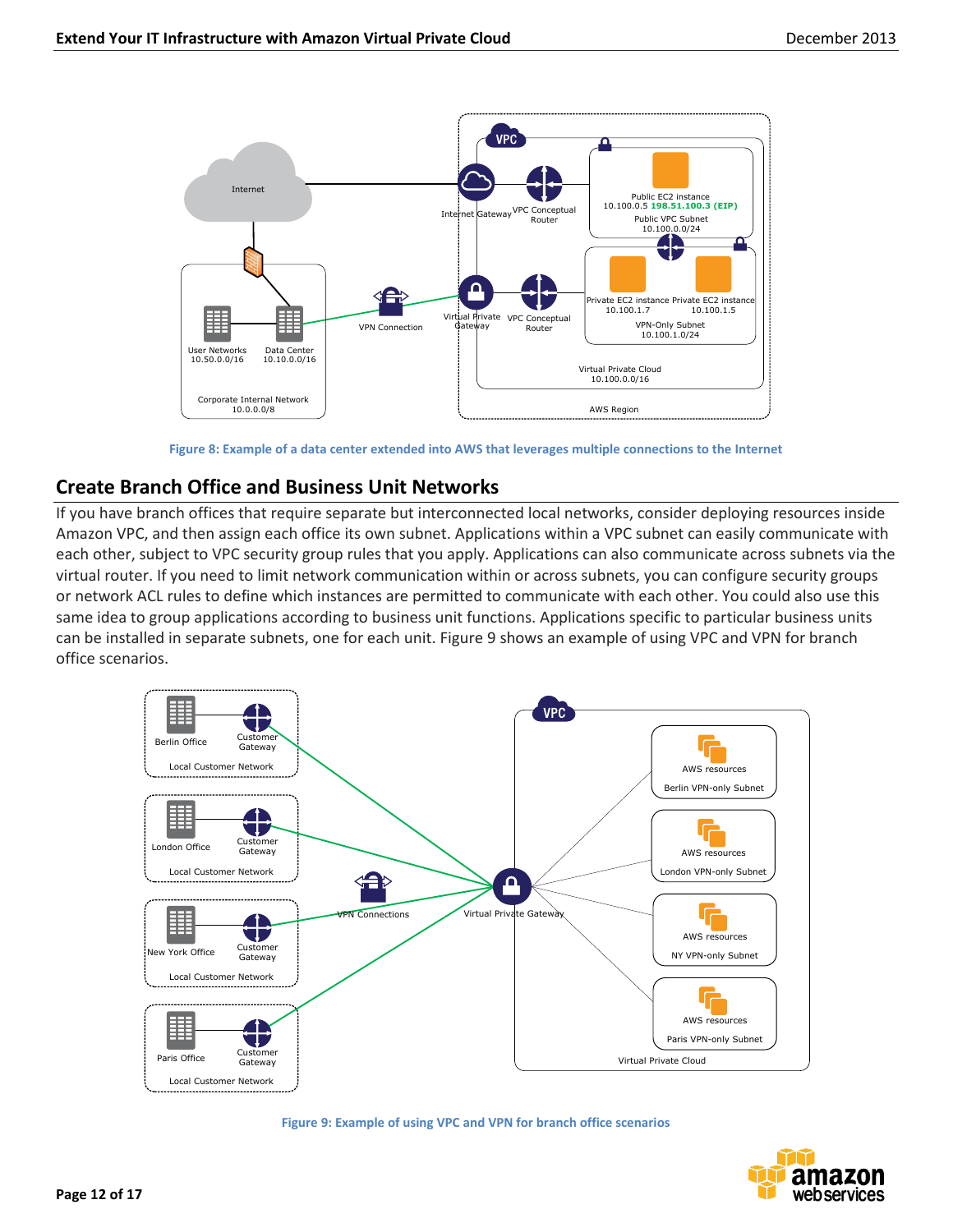The main advantages of using Amazon VPC over provisioning dedicated on-premises hardware in a branch office are similar to those described elsewhere: you can elastically scale resources up, down, in, and out to meet demand, ensuring that you don't underprovision or overprovision. Adding capacity is easy: launch additional Amazon EC2 instances from your custom Amazon Machine Images (AMIs). When the time comes to decrease capacity, simply terminate the unneeded instances manually or automatically using Auto Scaling policies. While the operational tasks may be the same to keep assets running properly, you won't need dedicated remote staff, and you'll save money with the AWS pay-as-you-use pricing model.

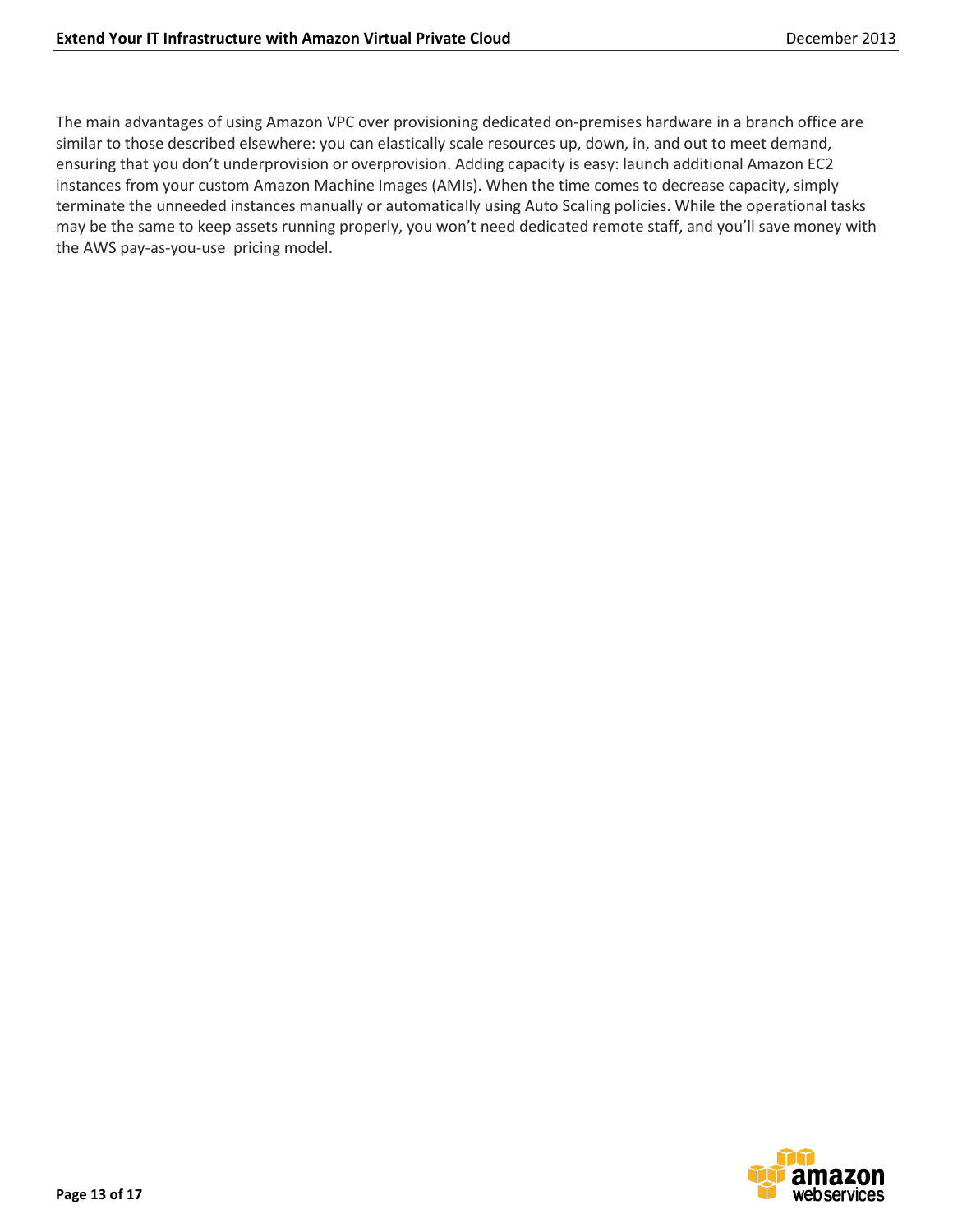## <span id="page-13-0"></span>**Best Practices for Using Amazon VPC**

When using Amazon VPC, there are a few best practices you should follow:

- Automate the deployment of your infrastructure
- Use Multi-AZ deployments in VPC for high availability
- Use security groups and network ACLs
- Control access with IAM users and policies
- Use Amazon CloudWatch to monitor the health of your VPC instances and VPN link

### <span id="page-13-1"></span>**Automate the Deployment of Your Infrastructure**

Managing your infrastructure manually is tedious, error-prone, slow, and expensive. For example, in the case of a disaster recovery, your plan should include only a limited number of manual steps, because they slow down the process. Even in less critical use cases, such as development and test environments, we recommend that you ensure that your standby environment is an exact replica of the production environment. Manually replicating your production environment can be very challenging, and it increases the risk of introducing or not discovering bugs related to dependencies in your deployment.

By automating the deployment with AWS CloudFormation, you can describe your infrastructure in a declarative way by writing a template. You can use the template to deploy predefined stacks within a very short time in any AWS region. The template can fully automate creation of subnets, routing information, security groups, provisioning of AWS resources—whatever you need. By using AWS CloudFormation helper scripts, you can use standard Amazon Machine Images (AMIs) that will, upon startup of Amazon EC2 instances, install all the software at the right version required for your deployment.

Automated infrastructure deployment should be fully integrated into your processes. You should treat your automation scripts like software that needs to be tested and maintained according to your standards and policies. Most VPC use cases will benefit from a good automation strategy. Thoroughly tested automated processes are often faster, cheaper, more reliable, and more secure than processes that rely on many manual steps.

### <span id="page-13-2"></span>**Use Multi-AZ Deployments in VPC for High Availability**

Architectures designed for high availability typically distribute AWS resources redundantly across multiple Availability Zones within the same region. If a service disruption occurs in one Availability Zone, you can redirect traffic to the other Availability Zone to limit the impact of the disruption. This general best practice also applies to architectures that include Amazon VPC.

Although a VPC can span multiple Availability Zones, each subnet within the VPC is restricted to a single Availability Zone. In order to deploy a multi-AZ Amazon RDS DB Instance, for example, you first have to configure VPC subnets in each Availability Zone within the region where the database instances will be launched. Likewise, Auto Scaling groups and elastic load balancers can span multiple Availability Zones by being deployed across VPC subnets that have been created for each zone.

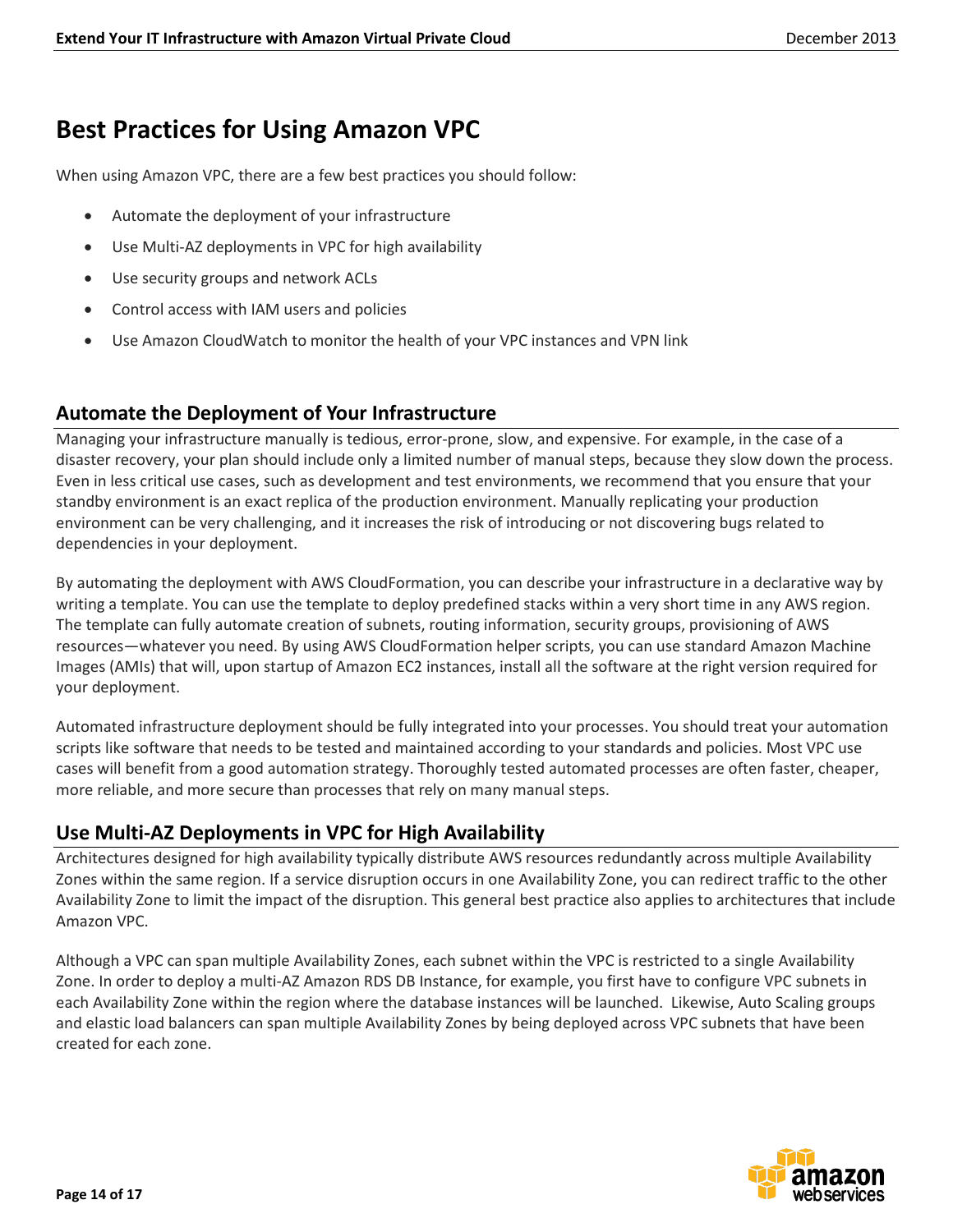### <span id="page-14-0"></span>**Use Security Groups and Network ACLs**

Amazon VPC offers additional security features over the Amazon EC2-Classic environment. VPC security groups allow you to control both ingress and egress traffic (Amazon EC2 security groups control only ingress), and you can define rules for all IP protocols and ports. (Amazon EC2 security groups define rules only for TCP, UDP, and ICMP.) For a full overview of the differences between security groups in Amazon EC2 and Amazon VPC, go to [Security Groups for Your](http://docs.aws.amazon.com/AmazonVPC/latest/UserGuide/VPC_SecurityGroups.html)  [VPC.](http://docs.aws.amazon.com/AmazonVPC/latest/UserGuide/VPC_SecurityGroups.html) Both Amazon EC2 and Amazon VPC security groups are stateful firewalls.

A network ACL is an additional layer of security that acts as a firewall to control traffic into and out of a subnet. You can define access control rules for each of your subnets. Although a VPC security group operates at the instance level, a network ACL operates at the subnet level. For a network ACL, you can specify both *allow* and *deny* rules for both ingress and egress. Network ACLs are stateless firewalls.

As a best practice, you should secure your infrastructure with multiple layers of defense. By running your infrastructure in a VPC, you can control which instances are exposed to the Internet in the first place, and you can define both security groups and network ACLs to further protect your infrastructure at the infrastructure and subnet levels. Additionally, you should secure your instances with a firewall at the operating system level and follow other security best practices as outlined in **AWS Security Resources**.

### <span id="page-14-1"></span>**Control Access with IAM Users and Policies**

With AWS Identity and Access Management (IAM), you can create and manage users in your AWS account. A user can be either a person or an application that needs to interact with AWS. With IAM, you can centrally manage your users, their security credentials, such as access credentials, and permissions that control which AWS resources the users can access. You typically create IAM users for users and use IAM roles for applications.

We recommend that you use IAM to implement a *least privilege* security strategy. For example, you should not use your main AWS account to manage all aspects of your AWS infrastructure. Instead, we recommend that you define user groups for the different tasks that have to be performed on AWS and restrict each user to exactly the functionality he or she requires to perform that role. For example, you can create a *network admin* group of users in IAM and then give only that group the rights to create and modify the VPC. For each user group, define restrictive *policies* that grant each user access only to those services he or she needs. Make sure that only authorized people in your organization have access to these users, and change the credentials at regular intervals to reduce the risk of compromising your infrastructure.

For more information on how to define IAM users and policies, see [Controlling Access to Amazon VPC Resources.](http://docs.aws.amazon.com/AmazonVPC/latest/UserGuide/VPC_IAM.html)

### <span id="page-14-2"></span>**Use Amazon CloudWatch to Monitor the Health of Your VPC Instances and VPN Link**

Just as you do with public Amazon EC2 instances, you can use Amazon CloudWatch to monitor the performance of the instances running inside your VPC. Amazon CloudWatch provides visibility into resource utilization, operational performance, and overall demand patterns, including CPU utilization, disk reads and writes, and network traffic. The information is displayed on the AWS Management Console and is also available through the Amazon CloudWatch API so you can integrate into your existing management tools.

You can also view the status of your VPN connections by using either the AWS Management Console or making an API call. The status of each VPN tunnel will include the state (up/down) of each VPN tunnel, as well as, applicable error messages if a VPN tunnel is down.

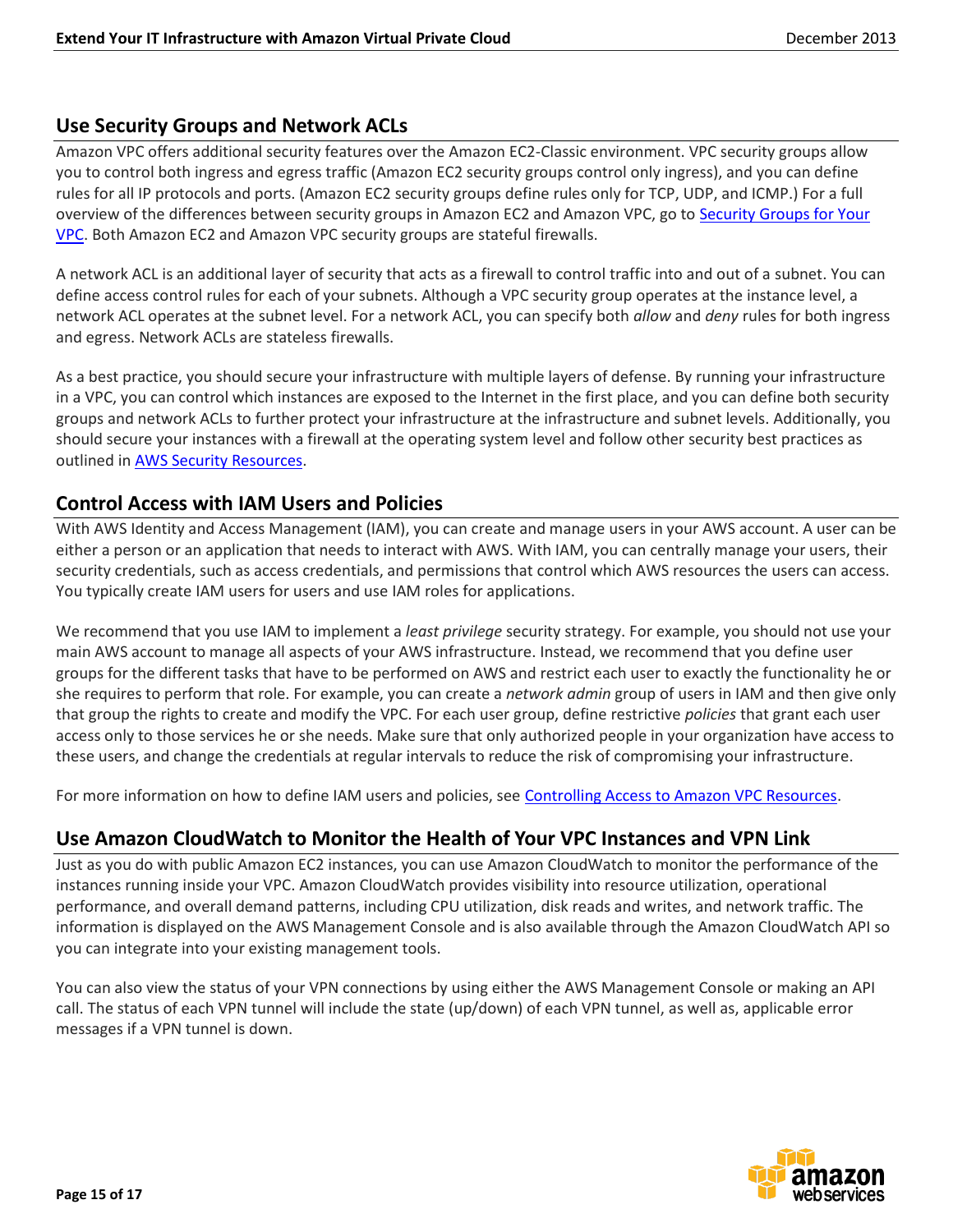## <span id="page-15-0"></span>**Conclusion**

Amazon VPC offers a wide range of tools that give you more control over your AWS infrastructure. Within a VPC, you can define your own network topology by defining subnets and routing tables, and you can restrict access at the subnet level with network ACLs and at the resource level with VPC security groups. You can isolate your resources from the Internet and connect them to your own data center through a VPN. You can assign elastic IP addresses to some instances and connect them to the public Internet through an Internet gateway, while keeping the rest of your infrastructure in private subnets. VPC makes it easier to protect your AWS resources while you keep the benefits of AWS with regards to flexibility, scalability, elasticity, performance, availability, and the pay-as-you-use pricing model.